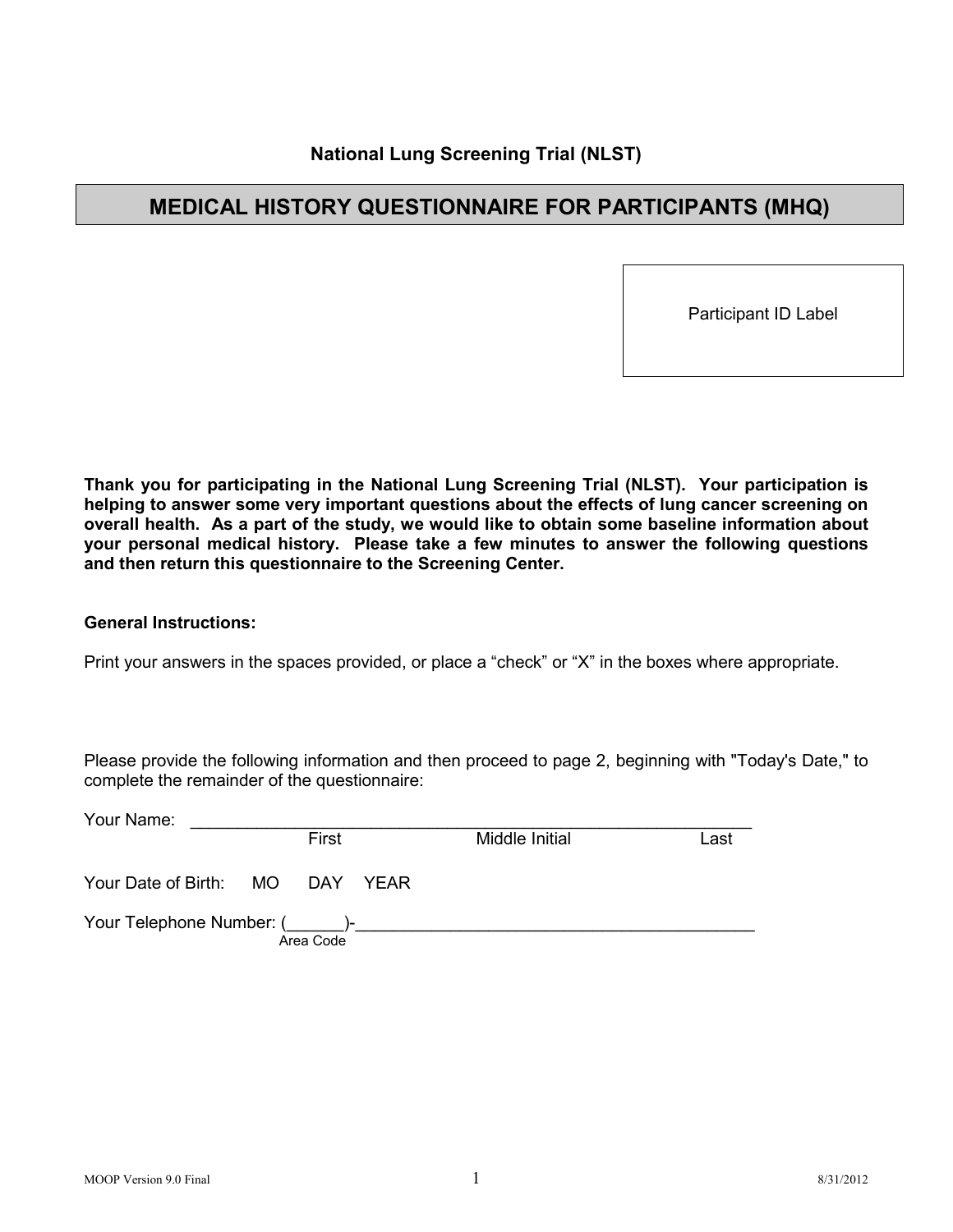| <b>MEDICAL HISTORY QUESTIONNAIRE (MHQ)</b>                                        |                                                            |  |  |
|-----------------------------------------------------------------------------------|------------------------------------------------------------|--|--|
| <b>For Office Use Only</b>                                                        |                                                            |  |  |
| Screening Center ID:      <br>Screening Center Staff ID:      <br>Study Year: T _ | Initials Complete:<br>Initials QC:<br>Participant ID Label |  |  |
|                                                                                   |                                                            |  |  |



Who is completing this questionnaire?



Study participant

Someone else (Specify relationship to study participant)  $\Box$ 

\_\_\_\_\_\_\_\_\_\_\_\_\_\_\_\_\_\_\_\_\_\_\_\_\_\_\_\_\_\_\_\_\_\_\_\_\_\_\_\_\_\_\_\_\_\_\_\_\_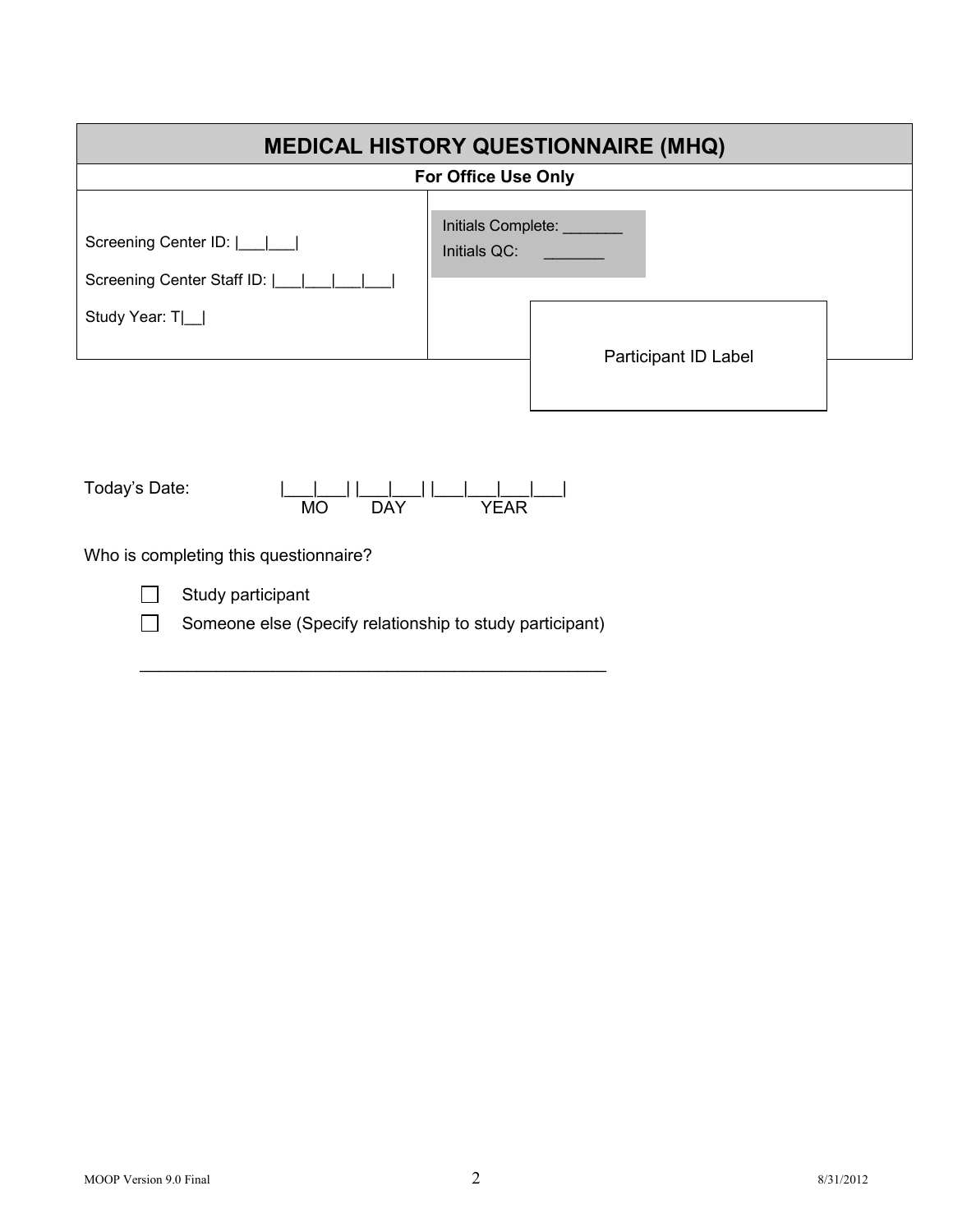## **General Information about You**

- 1. Are you of Hispanic or Latino origin?
	- $\Box$  Yes  $\Box$  No
- 2. Which of these groups describe you? (Check all that apply.)
	- **White**
	- Black or African-American

 $\Box$ 

Asian

American Indian or Alaska Native Native Hawaiian or Other Pacific Islander

3. What is the highest grade or level of schooling you completed?

П

- 8<sup>th</sup> grade or less  $9<sup>th</sup> - 11<sup>th</sup>$  grade
- 
- High school graduate/GED
- Post high school training, other than college (for example, vocational or technical school)
- Associate degree/some college
- Bachelor's degree
- Graduate school
- Other, specify:
- 4. What is your current marital status?
	- Married or living as married
	- Widowed
	- Divorced
	- Separated
	- Never married
- 5. What is your current weight?

Pounds: \_\_\_\_\_\_\_\_\_

6. How tall are you?

Feet: \_\_\_\_\_\_\_\_ Inches: \_\_\_\_\_\_\_\_\_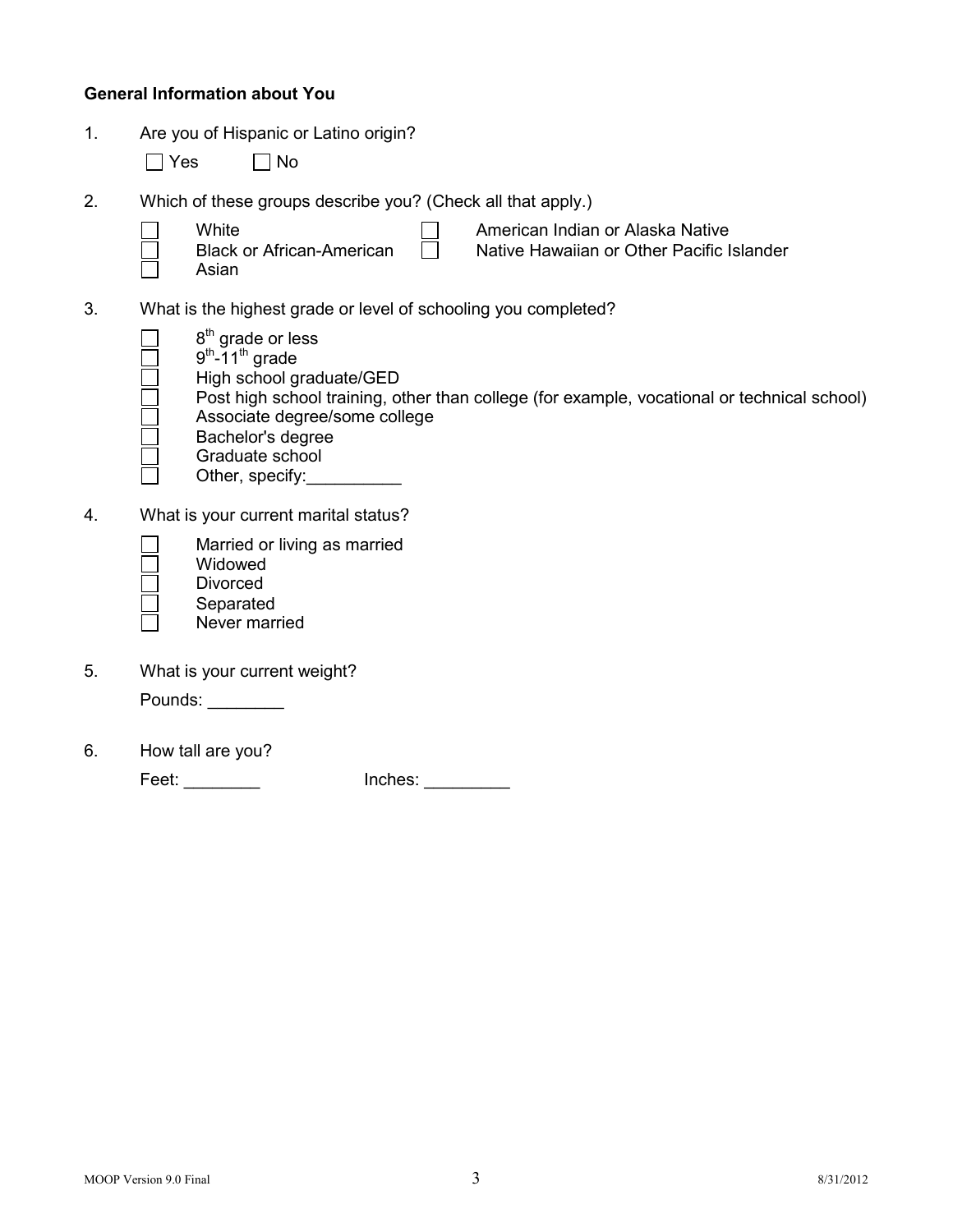#### **Your Work Experience**

7. Did you ever work for 12 months or more in any of the following industries or occupations?

Asbestos work Baking Butchering or meat packing Chemicals or plastics manufacturing Coal mining Cotton or jute processing Farming Fire fighting Flour, feed, or grain milling Foundry or steel milling

Hard rock mining **Painting Sandblasting** Welding

 $\Box$  Yes

Yes No **(***If No, check box for "No" and please skip to question 9.)*

8. Please fill in the appropriate information for **each** industry or occupation.

| Industry or Occupation                 | Do you or did you work in this<br>industry or occupation for 12<br>months or more? Please check<br>the appropriate box for each<br>industry or occupation listed. If<br>you mark Yes for any industry<br>or occupation, answer $\rightarrow \rightarrow \rightarrow$ | Write the total<br>number of years you<br>worked in this<br>industry or<br>occupation in the<br>space provided,<br>answer $\rightarrow \rightarrow \rightarrow$ | Do you or did<br>you usually wear<br>a facemask or<br>other equipment<br>to protect your<br>lungs while<br>working? |
|----------------------------------------|----------------------------------------------------------------------------------------------------------------------------------------------------------------------------------------------------------------------------------------------------------------------|-----------------------------------------------------------------------------------------------------------------------------------------------------------------|---------------------------------------------------------------------------------------------------------------------|
| Asbestos work                          | 7No<br>∣Yes                                                                                                                                                                                                                                                          | No. of years                                                                                                                                                    | $\sqcap$ Yes<br>Mo⊺                                                                                                 |
| <b>Baking</b>                          | ∃No<br>$\Box$ Yes                                                                                                                                                                                                                                                    | No. of years                                                                                                                                                    | $\sqcap$ Yes<br>∣ No                                                                                                |
| Butchering or meat packing             | ∏No<br>$\sqrt{}$ Yes                                                                                                                                                                                                                                                 | No. of years                                                                                                                                                    | ∃ No<br>  Yes                                                                                                       |
| Chemicals or plastics<br>manufacturing | $\neg$ No<br> Yes                                                                                                                                                                                                                                                    | No. of years                                                                                                                                                    | $\sqcap$ Yes<br>∩ No                                                                                                |
| Coal mining                            | $\Box$ Yes<br>$\sqcap$ No                                                                                                                                                                                                                                            | No. of years                                                                                                                                                    | $\sqcap$ Yes<br>No                                                                                                  |
| Cotton or jute processing              | ∃No<br>$\Box$ Yes                                                                                                                                                                                                                                                    | No. of years                                                                                                                                                    | $\sqcap$ Yes<br>∃ No                                                                                                |
| Farming                                | <b>No</b><br>Yes                                                                                                                                                                                                                                                     | No. of years                                                                                                                                                    | Yes<br>No                                                                                                           |
| Fire fighting                          | $\neg$ No<br>$\exists$ Yes                                                                                                                                                                                                                                           | No. of years                                                                                                                                                    | $\sqcap$ Yes<br>∏ No                                                                                                |
| Flour, feed, or grain milling          | ∃No<br>$\exists$ Yes                                                                                                                                                                                                                                                 | No. of years                                                                                                                                                    | ∏ No<br>Yes                                                                                                         |
| Foundry or steel milling               | ∃No<br>Yes                                                                                                                                                                                                                                                           | No. of years                                                                                                                                                    | ] No<br>$\Box$ Yes                                                                                                  |
| Hard rock mining                       | ∃No<br>$\mathsf{Yes}$                                                                                                                                                                                                                                                | No. of years                                                                                                                                                    | Yes<br><b>No</b>                                                                                                    |
| Painting                               | $\Box$ Yes<br>∏No                                                                                                                                                                                                                                                    | No. of years                                                                                                                                                    | <b>No</b><br>  Yes                                                                                                  |
| Sandblasting                           | ∃No<br>$\exists$ Yes                                                                                                                                                                                                                                                 | No. of years                                                                                                                                                    | <b>No</b><br>$\sqcap$ Yes                                                                                           |
| Welding                                | ∏No<br><b>Yes</b>                                                                                                                                                                                                                                                    | No. of years                                                                                                                                                    | Yes<br><b>No</b>                                                                                                    |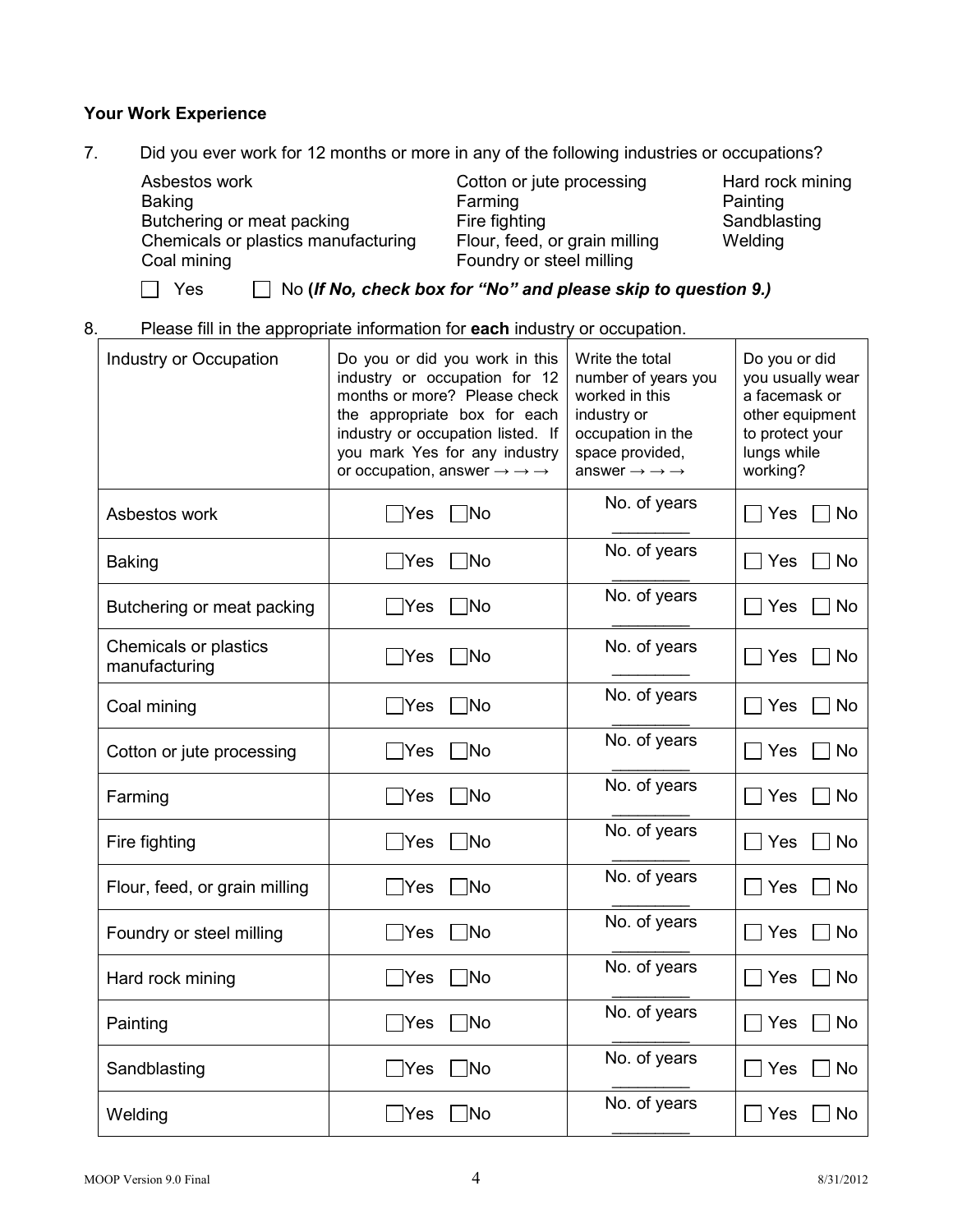## **Your Smoking Habits (Other than Cigarettes)**

9. Has there ever been a time in your life when you regularly smoked at least one cigar a month?

Yes No *(If No, check box for "No" and please skip to question 12.)*

- 10. For how many years did you regularly smoke at least one cigar a month?  $#$  of years (If less than 1 year, please enter 0.)
- 11. During these years, how many cigars did you smoke in a typical month? Number of cigars smoked in a typical month
- 12. Has there ever been a time in your life when you regularly smoked at least one pipeful of tobacco a month?

 $\Box$  Yes  $\Box$  No *(If No, check box for "No" and please skip to question 15.)* 

- 13. For how many years did you regularly smoke at least one pipeful of tobacco a month?  $\#$  of years (If less than 1 year, please enter 0.)
- 14. During these years, how many pipesful of tobacco did you smoke in a typical month? Number of pipesful of tobacco smoked in a typical month

# **Your Passive Smoke Exposure**

15. Have you ever lived with a smoker?

| Y<br>⊷ |
|--------|
| N<br>n |

- 16. Have you ever worked in a room or closed space where people were often smoking?
	- Yes  $\Box$  No

# **Your Alcohol Habits (Questions 17-18 refer to your recent drinking behavior.)**

17. How often do you have a drink containing alcohol?

Never *(If Never, check box for "Never" and please skip to question 19.)*  $\Box$  Monthly or less often

- $\Box$  Two to four times a month
- $\Box$  Two to three times a week
- $\Box$  Four or more times a week
- 18. How many drinks containing alcohol do you have on a typical day when you are drinking? *(One drink is defined as a 12-ounce beer, a 5-ounce glass of wine, or a 1.5-ounce shot of liquor, either alone or in mixed drinks)*

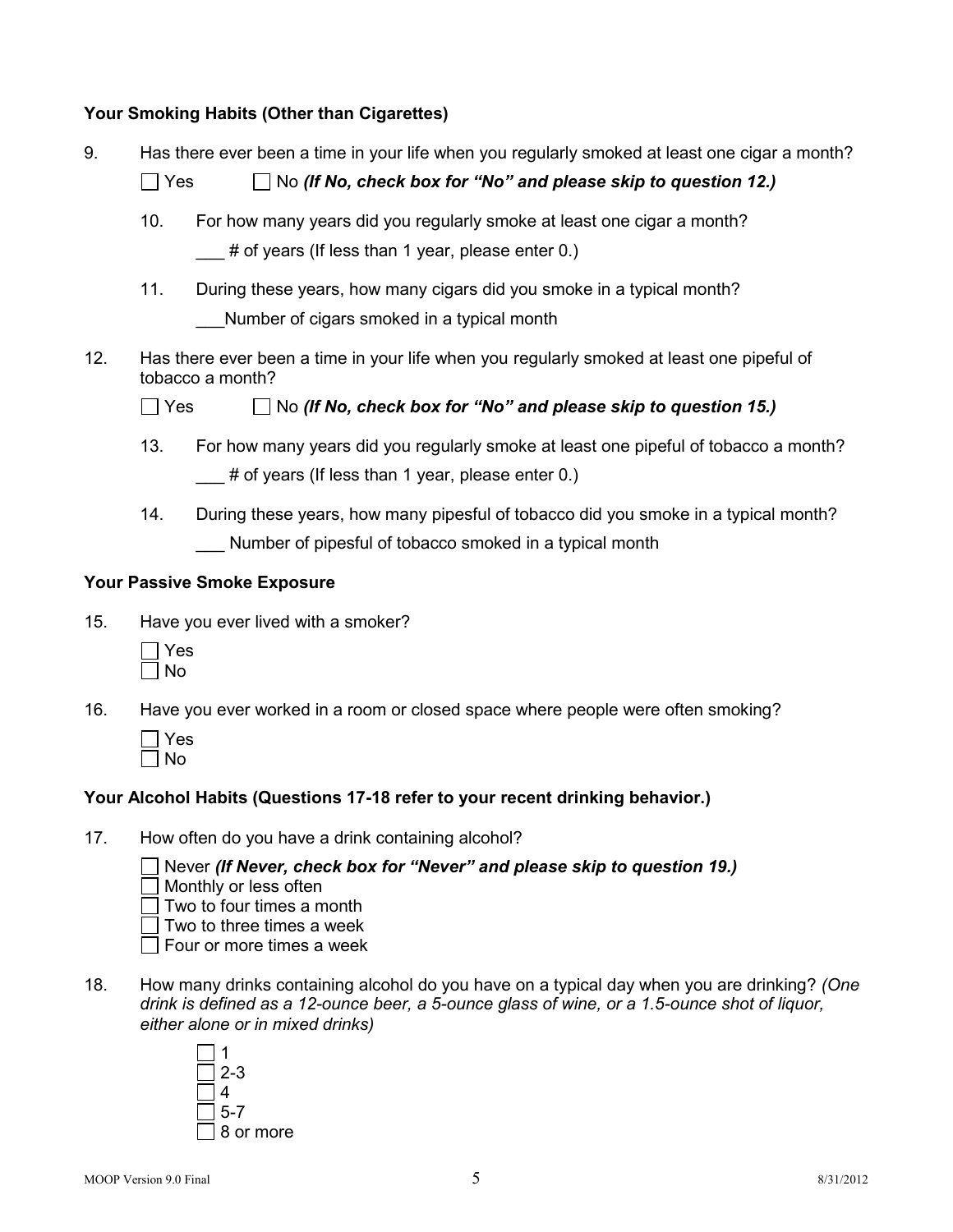## **Your Medical History**

19. Has a doctor ever told you that you had or have any of the conditions or illnesses listed below? Please mark all that apply and indicate the age at which you were diagnosed. If you have had the same illness or condition more than once, please record your age the first time you were diagnosed.

| No (If No, check box for "No" and skip to question 20.)<br>Yes |                  |  |  |
|----------------------------------------------------------------|------------------|--|--|
|                                                                |                  |  |  |
| Asbestosis                                                     | Age at diagnosis |  |  |
| Asthma - first diagnosed as a child                            | Age at diagnosis |  |  |
| Asthma - first diagnosed as an adult                           | Age at diagnosis |  |  |
| <b>Bronchiectasis</b>                                          | Age at diagnosis |  |  |
| <b>Chronic Bronchitis</b>                                      | Age at diagnosis |  |  |
| Chronic Obstructive Pulmonary Disease (COPD)                   | Age at diagnosis |  |  |
| <b>Diabetes</b>                                                | Age at diagnosis |  |  |
| Emphysema                                                      | Age at diagnosis |  |  |
| Fibrosis of the lung                                           | Age at diagnosis |  |  |
| <b>Heart Disease or Heart Attack</b>                           | Age at diagnosis |  |  |
| Pneumonia                                                      | Age at diagnosis |  |  |
| Sarcoidosis                                                    | Age at diagnosis |  |  |
| <b>Silicosis</b>                                               | Age at diagnosis |  |  |
| Tuberculosis (TB)                                              | Age at diagnosis |  |  |
| High Blood Pressure (Hypertension)                             | Age at diagnosis |  |  |
| <b>Stroke</b>                                                  | Age at diagnosis |  |  |

20. Have you ever had a chest x-ray? (Not including a chest x-ray for NLST.)

Yes No *(If No, check box for "No" and please skip to question 23.)*

21. What was the year of your last chest x-ray?



22. What was the reason for your last chest x-ray? (*Please mark only one.)*

| Because of a s |  |  |
|----------------|--|--|
|                |  |  |

 $\Box$  Because of a specific health problem<br> $\Box$  Follow-up to a previous health problem<br>Part of a routine physical exam or a Follow-up to a previous health problem

Part of a routine physical exam or as a screening exam *(A screening exam is a medical test used to detect disease before symptoms have occurred.)*

23. Have you ever had a "whole body" CT exam or a CT exam of your chest or lungs? (Not including a CT exam for NLST.)

| Yes | $\Box$ No (If No, check box for "No" and please skip to question 26.) |  |  |
|-----|-----------------------------------------------------------------------|--|--|
|-----|-----------------------------------------------------------------------|--|--|

24. In what year did you have your last "whole body" CT exam, or CT exam of your chest or lungs?